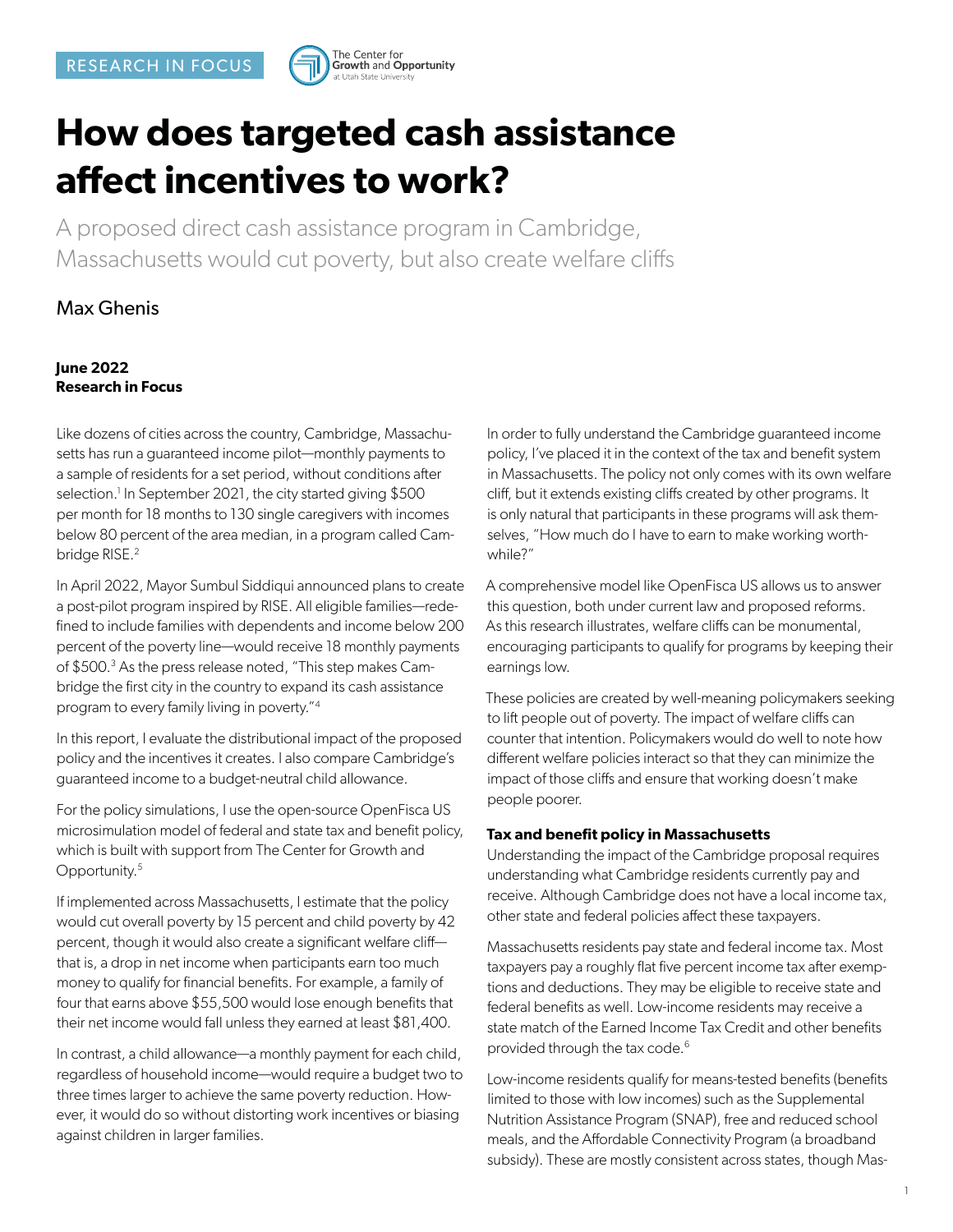sachusetts has expanded SNAP during the COVID-19 pandemic by providing emergency allotments that give the maximum allotment to any qualifying household.<sup>7</sup>

What does all this mean for Massachusetts families? Let's consider the Sullivans, a family of four—two parents and two school-aged children—paying \$2,000 for housing and \$50 for broadband each month.<sup>8</sup> In general, as they earn more, they also have more money after taxes and benefits. But once they earn \$55,500, they exceed 200 percent of the poverty line, which is the income limit to be eligible for SNAP. Because of the COVID emergency allotments, they lose the maximum amount available to SNAP-eligible families, as soon as they earn \$1 more than 200 percent of the poverty line.

*Figure 1. How earnings affect net income for a Massachusetts family with two parents and two children.* 



*Source: Author's calculations using the OpenFisca US microsimulation model.*

That drop is known as a *welfare cliff*, and it is typically characterized by how much the family loses—how far the drop is vertically. In this case, that drop is about \$10,400 deep.

I've added another way of characterizing the cliff: how big an earnings range under which a family is worse off (shaded in figure 1). Before the Sullivans hit the cliff at \$55,500 earnings, they would take home about \$60,800 after taxes and benefits. To return to that level, they'd have to earn \$69,500. I call that range from \$55,500 to \$69,500—*the earnings dead zone*. Anything in between means a lower net income.

Welfare cliffs and earnings dead zones are barren territory in tax analysis. In theory, tax policies should be designed to avoid them, enabling models to treat charts like the above as continuous lines. The slope of that line relates to a fundamental concept in labor economics: the marginal tax rate, or how much of an extra dollar of earnings is claimed by the government in the form of taxes (or withdrawn benefits). When the line goes up and to the right, the marginal tax rate is below 100 percent. Marginal tax rates exceed 100 percent at welfare cliffs.

Marginal tax rates are about effective wages: If a worker is paid \$10 per hour, how much do they keep from an extra hour of work? If they face a 20 percent marginal tax rate, they take home \$8 for that extra hour. If they face a 100 percent marginal tax rate, they take home \$0.

A rich economics literature shows that people work less when marginal tax rates are too high and welfare cliffs too steep.<sup>9</sup> If the Sullivans currently earn \$55,500, they might turn down a raise or extra hours to avoid losing SNAP. If they currently earn more than \$55,500, they might cut back their hours, or opt for one parent to stay at home instead of earning, to become eligible for the benefit.

#### **Cambridge's direct cash assistance proposal**

Against this policy backdrop, Mayor Siddiqui proposed Cambridge's direct cash assistance program on April 27. The announcement provided the following details:

- All eligible families with income below 200 percent of the poverty line would receive payments
- The payments would be "\$500 dollars per month for approximately a year-and-a-half"10
- The city would allocate \$22 million in American Rescue Plan funds to the program

These numbers did not immediately appear to add up. Cambridge has about 11,000 households below 200 percent of the poverty line, which would require  $11,000 \times $500 \times 18 = -\$100$ million to fund. In email communications, Chief of Staff Michael Scarlett clarified that their budgetary estimate was based on families with dependents.<sup>11</sup> The city found that about 2,300 families would be eligible, which comes to about \$21 million. Scarlett also stated that the payment would not phase out gradually with income and that eligibility would be determined only once, while also emphasizing that details were still being finalized.

Since Cambridge's program, like SNAP, limits direct cash assistance to below 200 percent of the poverty line, it would deepen the cliff created by SNAP. Once the Sullivans earned more than \$55,500, they would lose about \$19,400: \$10,400 from SNAP plus \$9,000 (\$500 per month over 18 months) from the cash assistance.<sup>12</sup> As a result, they would want to avoid earning between \$55,500 and \$81,400—an earnings dead zone that is \$25,900 wide (see figure 2, where the light blue shading shows how the Cambridge program widens the earnings dead zone).

*Figure 2. How earnings affect net income for a Massachusetts family with two parents and two children under current law and Cambridge's cash assistance proposal.* 



*Source: Author's calculations using the OpenFisca US microsimulation model.*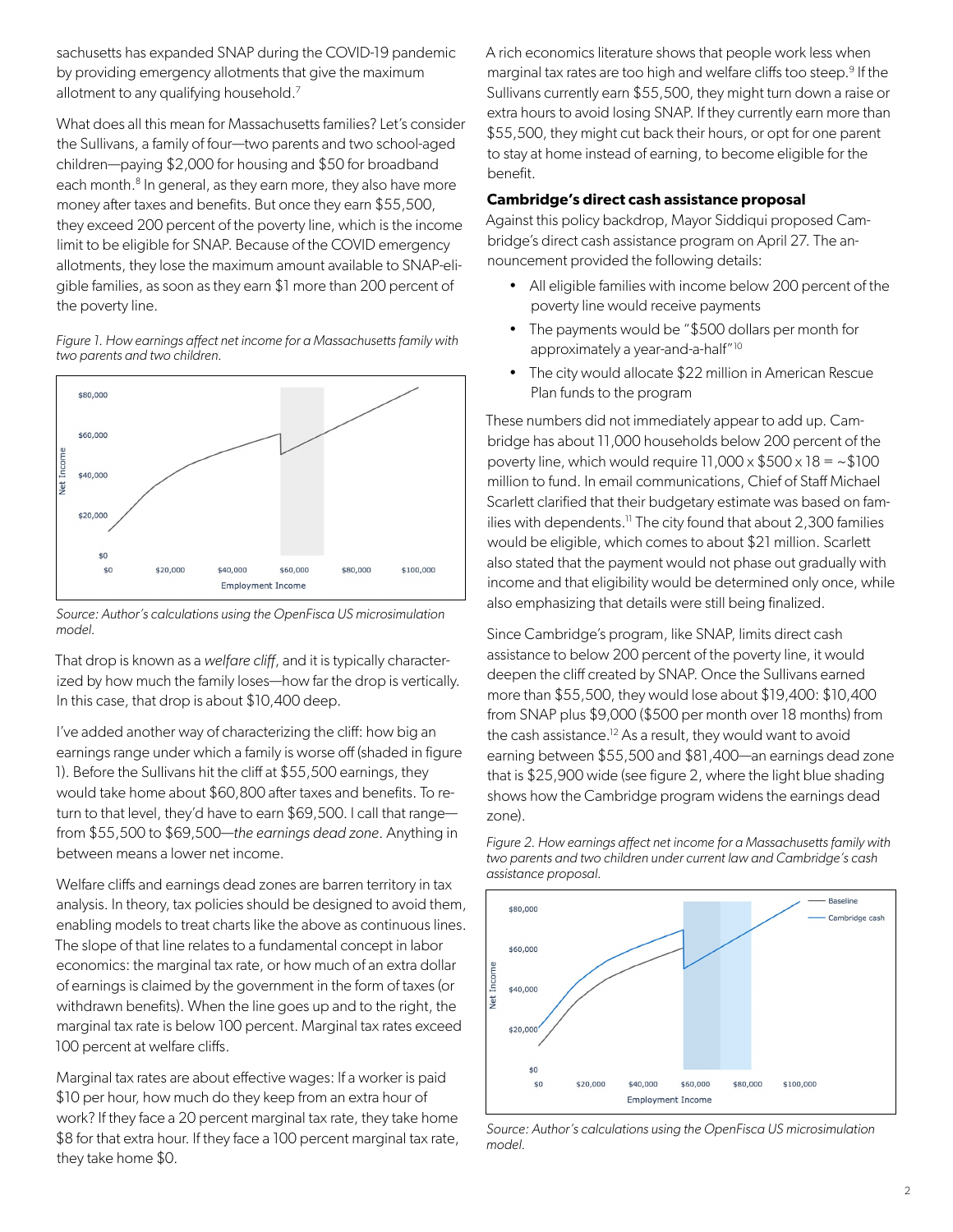In reality, the earnings dead zone would be larger still for many families. This analysis doesn't consider Affordable Care Act subsidies, childcare subsidies, housing choice vouchers, and other benefits that are withdrawn over this earnings range.

#### **Poverty impact**

The main advantage of targeted benefits is their cost-effective poverty reduction, and here the Cambridge program would have large effects.

When it comes to measuring poverty impacts, the official poverty thresholds Cambridge uses to define eligibility have drawbacks. The government classifies a household as in official poverty if their cash income is below their poverty threshold, which is based on household size. This ignores in-kind benefits like nutrition assistance programs, taxes, and local housing costs.<sup>13</sup> For these reasons, poverty researchers tend to prefer the Supplemental Poverty Measure (SPM), a joint venture between the Census Bureau and the Bureau of Labor Statistics.<sup>14</sup> The official SPM, however, is only available by state rather than local area, so I estimated the poverty impact as if the Cambridge program were rolled out across Massachusetts.15

Had the program existed in 2020, it would have cut poverty in Massachusetts by 15 percent, from 8.1 percent to 6.9 percent, at an annual cost of \$1.2 billion (\$1.8 billion for the 18-month period).<sup>16</sup> It also would have cut child poverty by 42 percent and eliminated deep child poverty, the share of children in households with income below half the poverty line. Empirical studies on the effects of child poverty suggest that these reductions would materially improve child development, educational outcomes, and long-term health and earnings.<sup>17</sup>

#### **Benchmarking against a universal child allowance**

In announcing the direct cash assistance program, Mayor Siddiqui said, "Our commitment has always been to find a way to expand the impact of RISE and ensure that all families living in poverty in our city would similarly receive cash assistance."

The Mayor can reduce poverty without exacerbating welfare cliffs by implementing a policy with precedent from several developed countries. A universal child allowance, or universal child benefit, would provide a monthly payment to parents for each of their children without conditioning on income.

Countries from Ireland to Finland have universal child allowances, which avoid welfare cliffs because they are provided to everyone, regardless of income. Universal child allowances also avoid inequities embedded in other child benefit programs, such as smaller amounts for children in larger families and higher marginal tax rates for parents than non-parents.18 These are some of the reasons Senator Mitt Romney proposed a near-universal child allowance last year;<sup>19</sup> why Representatives Rashida Tlaib and Mondaire Jones proposed a fully universal child allowance in February;<sup>20</sup> and why the newly formed Maryland Child Alliance is advocating for a state-level universal child allowance.<sup>21</sup>

For the \$1.2 billion price tag of a Cambridge-style cash assistance program, Massachusetts could give \$75 per month to each of its

1.35 million children. A far cry from \$500 per month, no doubt, and it would only cut child poverty by 3 percent, a fifth of the Cambridge program's impact (though it also eradicates deep child poverty).22 But add some funding, and the universal approach becomes competitive: A \$200 per month child allowance would have a larger overall and child poverty impact than the Cambridge program, at about 2.7 times the cost, with no welfare cliff.

*Figure 3. Cost and poverty outcomes of universal child allowances in Massachusetts relative to the Cambridge cash assistance program.*



*Source: Author's calculations using OpenFisca US and the 2020 Current Population Survey.*

The Cambridge proposal and child allowance represent two ends of a spectrum, from cliff-based targeting to universality. Other intermediate options include tax credits like the Child Tax Credit (CTC) and Earned Income Tax Credit (EITC), which phase out gradually with income. The American Rescue Plan temporarily transformed the CTC to look more like the Cambridge proposal, as it provided the maximum amount to families even if they had no earnings.23 In 2022, like years prior to 2021, the CTC gradually phases in with earnings, in addition to phasing out.

However, running child benefits through the tax system risks missing low-income children whose parents wouldn't otherwise file taxes. For example, an Urban Institute survey found that one in seven families that didn't receive advance CTC payments do not plan to file taxes, meaning they will not receive the CTC to which they are entitled.<sup>24</sup> Universal programs come at a higher cost, but they can be proactively administered through the Social Security Administration instead of requiring families to request it from the Internal Revenue Service.

## **Conclusion**

Targeted cash assistance programs like the one tested and proposed in Cambridge deliver welfare relief to the poorest taxpayers at a minimal explicit cost. However, in these programs, a taxpayer may face a gross earnings dead zone range of tens of thousands of dollars under which they would be better off making less money. These welfare cliffs and earnings dead zones represent a real friction and loss in the economy that must be accounted for.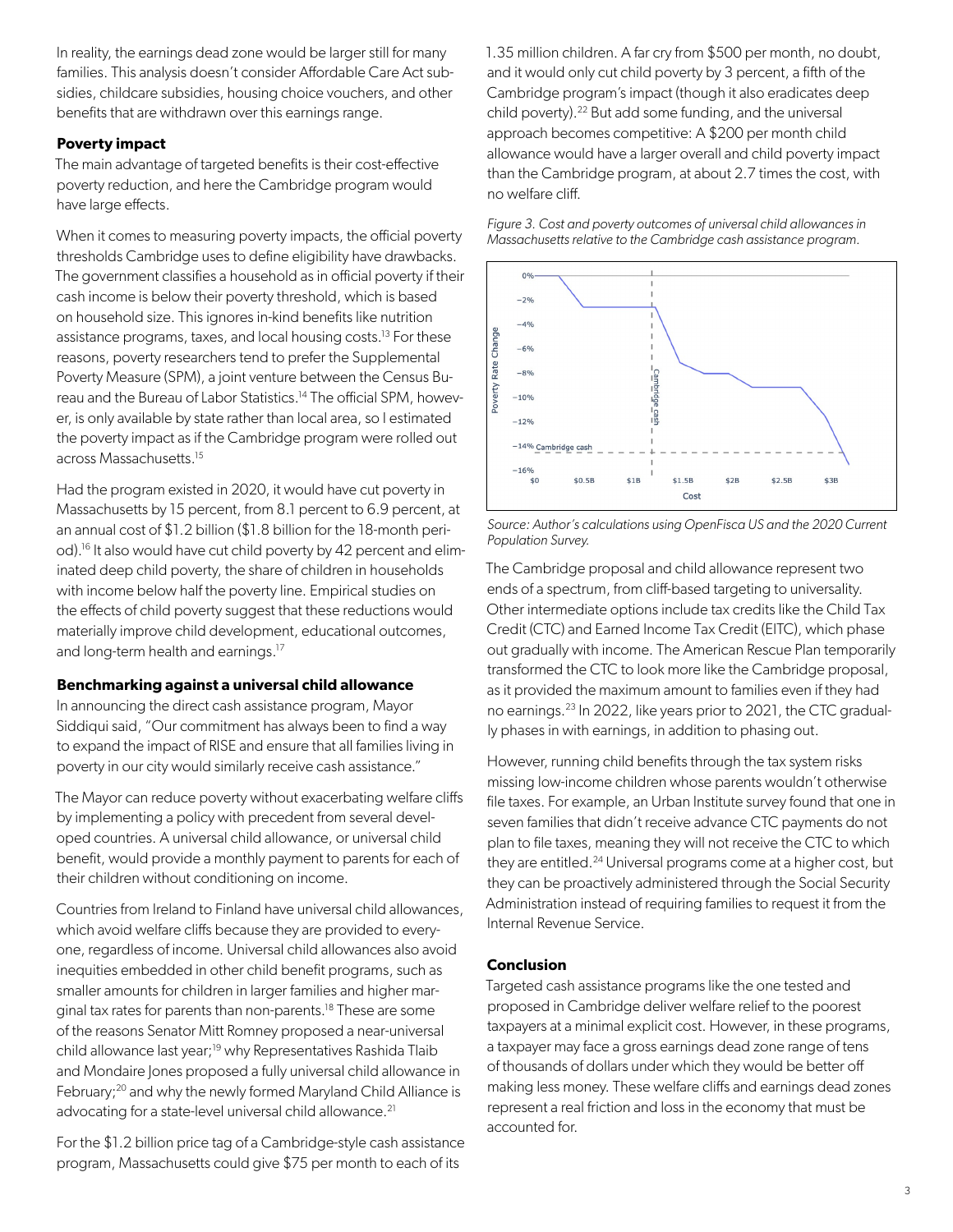Cambridge might not finalize their policy design until later this year and might not launch it until 2023. In the meantime, parents would reasonably try to keep their income below 200 percent of the poverty line to avoid missing out when the program arrives. Those who do miss out may be rightfully upset at the consequences of their earnings or perhaps of not following their city's politics closely enough to optimize their income.

Giving cash to families with children relieves suffering and generates large social returns—up to ten times their cost according to a recent study.25 However, studies also find that the structure of those programs can affect labor supply and ultimately the economy. As Cambridge officials design their cash assistance, they should consider more than just how to translate pilots to policy, but also how to align incentives and promote fairness in their tax-benefit system.

*Max Ghenis is a visiting scholar at The Center for Growth and Opportunity at Utah State University and the CEO and co-founder of PolicyEngine.*

The Center for Growth and Opportunity at Utah State University is a university-based academic research center that explores the scientific foundations of the interaction between individuals, business, and government.

We support research that explores a variety of topics from diverse perspectives. Research In Focus pieces are published to stimulate timely discussion on topics of central importance in economic policy and provide more accessible analysis of public policy issues.

The views expressed in this paper are those of the authors and do not necessarily reflect the views of the Center for Growth and Opportunity at Utah State University or the views of Utah State University.

## Endnotes

- 1. The Stanford Basic Income Lab, "Map of Universal Basic Income Experiments and Related Programs," accessed June 10, 2022, [https://basicincome.](https://basicincome.stanford.edu/experiments-map) [stanford.edu/experiments-map](https://basicincome.stanford.edu/experiments-map).
- 2. "Cambridge RISE," Cambridge RISE, accessed June 10, 2022, [https://www.](https://www.cambridgerise.org) [cambridgerise.org.](https://www.cambridgerise.org) The homepage states that the program targets families below 200 percent of the poverty line. However, both the eligibility page [\(https://www.cambridgerise.org/eligibility\)](https://www.cambridgerise.org/eligibility) and the FAQ page (https:// www.cambridgerise.org/faqs) state the 80 percent of area median income criterion.
- 3. The limitation to families with dependents is based on email communication with Michael Scarlett, Chief of Staff to Mayor Siddiqui.
- 4. "Mayor Siddiqui Announces \$22 Million Allocation Towards Direct Cash Assistance to Build on Cambridge RISE," accessed April 28, 2022, [https://](https://www.cambridgema.gov/Departments/mayorsoffice/News/2022/04/directcashassistanceannoucement) [www.cambridgema.gov/Departments/mayorsoffice/News/2022/04/](https://www.cambridgema.gov/Departments/mayorsoffice/News/2022/04/directcashassistanceannoucement) [directcashassistanceannoucement](https://www.cambridgema.gov/Departments/mayorsoffice/News/2022/04/directcashassistanceannoucement).
- 5. The OpenFisca US microsimulation model documentation is available at <https://policyengine.github.io/openfisca-us> and the open-source code repository is<https://github.com/PolicyEngine/openfisca-us>. All analyses in this report are available and replicable in [https://github.com/TheCGO/](https://github.com/TheCGO/cambridge-cash-assistance) [cambridge-cash-assistance](https://github.com/TheCGO/cambridge-cash-assistance), and the notebook can be executed at [https://](https://colab.research.google.com/github/TheCGO/cambridge-cash-assistance/blob/main/analysis.ipynb) [colab.research.google.com/github/TheCGO/cambridge-cash-assistance/](https://colab.research.google.com/github/TheCGO/cambridge-cash-assistance/blob/main/analysis.ipynb) [blob/main/analysis.ipynb](https://colab.research.google.com/github/TheCGO/cambridge-cash-assistance/blob/main/analysis.ipynb).
- 6. "Massachusetts Income Tax OpenFisca-US Documentation," June 10, 2022, [https://openfisca.us/programs/states/ma/income-tax.](https://openfisca.us/programs/states/ma/income-tax)
- 7. "SNAP COVID-19 Emergency Allotments Guidance | Food and Nutrition Service," accessed June 10, 2022 [https://www.fns.usda.gov/snap/covid-19](https://www.fns.usda.gov/snap/covid-19-emergency-allotments-guidance) [emergency-allotments-guidance.](https://www.fns.usda.gov/snap/covid-19-emergency-allotments-guidance)
- 8. Sullivan is Massachusetts' most common surname, according to: "Most Common Last Names in Massachusetts, with Meanings," accessed June 10, 2022 [https://forebears.io/united-states/massachusetts/surnames.](https://forebears.io/united-states/massachusetts/surnames)
- 9. For example, a 2012 review by the Congressional Budget Office pegged the substitution elasticity at 0.25; that is, a worker will respond to a 10 percent

increase in their effective wage (after taxes and benefits) by earning 2.5 percent more. That might mean working more hours, getting a raise, or entering the labor force. See Congressional Budget Office, 2012, *How the Supply of Labor Responds to Changes in Fiscal Policy*, report prepared by Felix Reichling and David Weiner, 112th Cong., 2d sess., 2012, [https://www.cbo.](https://www.cbo.gov/sites/default/files/cbofiles/attachments/10-25-2012-Labor_Supply_and_Fiscal_Policy.pdf) [gov/sites/default/files/cbofiles/attachments/10-25-2012-Labor\\_Supply\\_](https://www.cbo.gov/sites/default/files/cbofiles/attachments/10-25-2012-Labor_Supply_and_Fiscal_Policy.pdf) [and\\_Fiscal\\_Policy.pdf.](https://www.cbo.gov/sites/default/files/cbofiles/attachments/10-25-2012-Labor_Supply_and_Fiscal_Policy.pdf)

This review also found that low-income workers responded more to wage changes than higher income workers. The elasticity of those in the bottom decile being 0.31 vs. 0.25 overall. Furthermore, a lab experiment found that subjects were more likely to reduce their working time when their incentive structure was framed in terms of benefit loss rather than taxation.

See Silvia Avram, "Benefit Losses Loom Larger than Taxes: The Effects of Framing and Loss Aversion on Behavioural Responses to Taxes and Benefits," ISER Working Paper Series, 2015–17 (August 20,2015), [https://www.iser.](https://www.iser.essex.ac.uk/research/publications/working-papers/iser/2015-17) [essex.ac.uk/research/publications/working-papers/iser/2015-17.](https://www.iser.essex.ac.uk/research/publications/working-papers/iser/2015-17)

- 10. City of Cambridge, "Mayor Siddiqui Announces \$22 Million Allocation Towards Direct Cash Assistance to Build on Cambridge RISE," 2022, https:// www.cambridgema.gov/Departments/mayorsoffice/News/2022/04/ directcashassistanceannoucement (April 28, 2022).
- 11. The American Community Survey 5-year estimates find 20,134 people below 200 percent of the poverty line and 2.13 people per household. The survey defines poverty status for 101,479 people in Cambridge. The 2020 Census estimates a total population of 118,403. Assuming household size doesn't vary by poverty status and extrapolating based on available poverty proportions, this suggests that (20,134 / 2.13) x (118,403 / 101,479) = 11,029 Cambridge households have income below 200 percent of the poverty line in 2020.

US Census Bureau, "2020: ACS 5-Year Estimates Subject Tables, S1701, Poverty Status in the Past 12 Months, Cambridge City, Massachusetts," American Community Survey, Census.gov, accessed May 23, 2022, [https://](https://data.census.gov/cedsci/table?g=1600000US2511000&tid=ACSST5Y2020.S1701&moe=false) [data.census.gov/cedsci/table?g=1600000US2511000&tid=ACSST5Y2020.](https://data.census.gov/cedsci/table?g=1600000US2511000&tid=ACSST5Y2020.S1701&moe=false) [S1701&moe=false](https://data.census.gov/cedsci/table?g=1600000US2511000&tid=ACSST5Y2020.S1701&moe=false);

US Census Bureau, "2020: ACS 5-Year Estimates Subject Tables, S1101, Households and Families, Cambridge City, Massachusetts," American Community Survey, Census.gov, accessed May 23, 2022, https:// data.census.gov/cedsci/table?q=cambridge%20massachusetts%20 households&tid=ACSST5Y2020.S1101&moe=false;

US Census Bureau, "ACS Supplemental Poverty Measures (SPM) Research Files: 2009 to 2019," Census.gov, accessed May 23, 2022, [https://www.](https://www.census.gov/data/datasets/time-series/demo/supplemental-poverty-measure/acs-research-files.html) [census.gov/data/datasets/time-series/demo/supplemental-poverty](https://www.census.gov/data/datasets/time-series/demo/supplemental-poverty-measure/acs-research-files.html)[measure/acs-research-files.html;](https://www.census.gov/data/datasets/time-series/demo/supplemental-poverty-measure/acs-research-files.html)

US Census Bureau, "2020: DEC Redistricting Data (PL 94-171), P1, Race, Cambridge city, Massachusetts," Decennial Census, Census.gov, accessed May 23, 2022, [https://data.census.gov/cedsci/table?q=cambridge%20](https://data.census.gov/cedsci/table?q=cambridge%2520ma%2520population&tid=DECENNIALPL2020.P1) [ma%20population&tid=DECENNIALPL2020.P1.](https://data.census.gov/cedsci/table?q=cambridge%2520ma%2520population&tid=DECENNIALPL2020.P1)

- 12. All net income figures reflect income, taxes, and benefits over a 12-month period, except the cash assistance program. Since the program determines eligibility for all 18 monthly payments on a single year's income, I include all 18 months, reflecting that it is essentially a \$9,000 lump sum paid out over 18 **installments**
- 13. Official poverty thresholds vary by household size and state with Alaska and Hawaii having higher thresholds than the contiguous US. See "Poverty Guidelines," Office of the Assistant Secretary for Planning and Evaluation, accessed June 10, 2022 [https://aspe.hhs.gov/topics/poverty-economic](https://aspe.hhs.gov/topics/poverty-economic-mobility/poverty-guidelines)[mobility/poverty-guidelines.](https://aspe.hhs.gov/topics/poverty-economic-mobility/poverty-guidelines)
- 14. US Census Bureau, "Supplemental Poverty Measure," Census.gov, accessed June 10, 2022, [https://www.census.gov/topics/income-poverty/](https://www.census.gov/topics/income-poverty/supplemental-poverty-measure.html) [supplemental-poverty-measure.html.](https://www.census.gov/topics/income-poverty/supplemental-poverty-measure.html) See also Allison Abner, Kevin Falls, and Aaron Sorkin, "The Indians in the Lobby," The West Wing, Season 3, Episode 7, No. 51 (November 21, 2001), [https://youtu.be/q9EehZlw-zk.](https://youtu.be/q9EehZlw-zk)
- 15. See also US Census Bureau, "ACS Supplemental Poverty Measures (SPM) Research Files: 2009 to 2019," Census.gov, accessed June 10, 2022, [https://](https://www.census.gov/data/datasets/time-series/demo/supplemental-poverty-measure/acs-research-files.html) [www.census.gov/data/datasets/time-series/demo/supplemental-poverty](https://www.census.gov/data/datasets/time-series/demo/supplemental-poverty-measure/acs-research-files.html)[measure/acs-research-files.html.](https://www.census.gov/data/datasets/time-series/demo/supplemental-poverty-measure/acs-research-files.html)
- 16. I implemented the policy in OpenFisca-US as a \$6,000 payment to all SPM units (groups of people in the same household who share resources) with at least one person under age 18. See [https://github.com/TheCGO/](https://github.com/TheCGO/cambridge-cash-assistance/blob/main/analysis.ipynb) [cambridge-cash-assistance/blob/main/analysis.ipynb](https://github.com/TheCGO/cambridge-cash-assistance/blob/main/analysis.ipynb).
- 17. Max Ghenis, "Child Allowance Empirical Studies," UBI Center, accessed June 10, 2022, <https://child-allowance.ubicenter.org/empirical>.